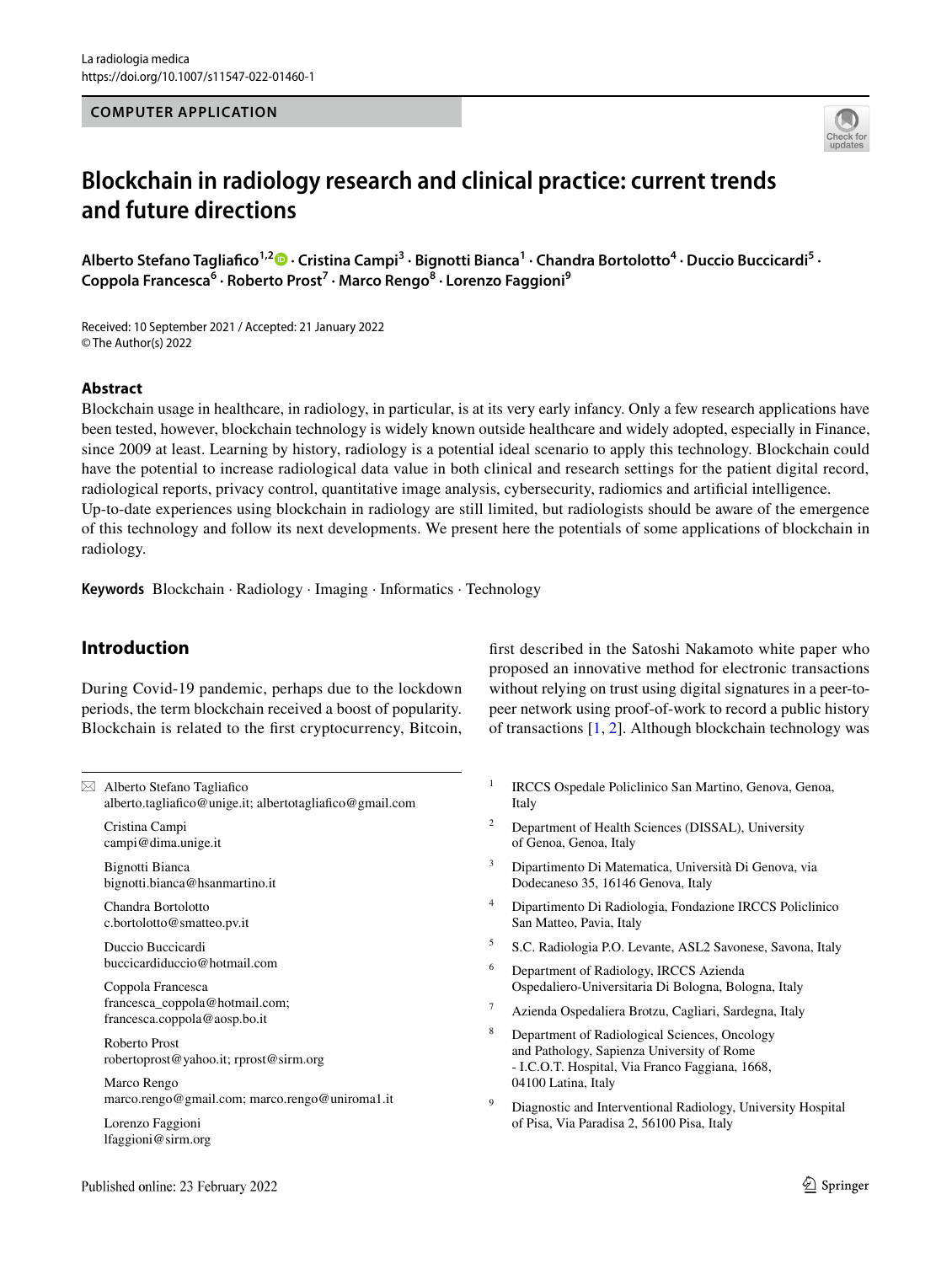frst described in a 1991 article delineating ways to certify and timestamp digital data [\[1](#page-5-0), [2](#page-5-1)], only in this period blockchain can be considered a popular topic in Finance. Furthermore, blockchain is slowly but progressively entering other sectors such as healthcare [[3–](#page-5-2)[7](#page-5-3)]. However, despite blockchain's potential to create healthcare-related data even more secure and transparent than current technology, the majority of radiologists are largely unfamiliar with the potential of this disruptive technology. Only a few papers have been published so far in radiological literature regarding blockchain, albeit this technology is considered by the European Union a potential breakthrough technology for decades to come to control and share access to data in a secure, transparent, certifable way without intermediaries [[8\]](#page-5-4). The purpose of this article is to give a simple and practical overview for the general radiologists of potential applications and implications of this technology in the radiological environment. Awareness of this topic is up-to-date especially for younger radiologists who will probably face this technological innovation.

#### **What is Blockchain?**

Blockchain can be simply described as a distributed digital ledger. The digital ledger is used to keep a record of every activity made by many, and the ledger is shared and decentralized, therefore there is not a single centralized point of control. In other technical words, blockchain can be considered a "cryptographically secure transactional singleton machine with shared-state" [[9\]](#page-5-5). Complex mathematical algorithms that are more than extremely hard to break, are driven by a single global truth generated by a computer that everyone believes in and is open to everyone. To simplify for general radiologists not keen on complex computer applications, a blockchain could be considered a chronological chain of "blocks" where each of them contains both and unique hash (a hash is a long alphanumeric string created using an algorithm that serves as a fngerprint, or unique identifer, of digital data [[10\]](#page-5-6)). Data of the sender and the receiver contain the data to be considered and a hash with the data related to the content of the previous and current block. Linking the hashes creates a chain, a chain of "blocks" adding several layers of security to the data. Every computer belonging to the distributed, peer-to-peer network has a ledger which means a bookkeeping system details of individual transactions. A copy of the public ledger working through consensus has to be created by every computer. To alter this chain, replication of more than 50% of the network would have to be done for a new block accepted. Therefore, as long as the network enlarges, it becomes virtually impossible to tamper. Blockchain is considered to be "immutable" and secure for this reason. Online resources are available to acquire deeper knowledge of blockchain details which are outside the purpose of this review [\[3](#page-5-2)–[6,](#page-5-7) [8](#page-5-4), [10](#page-5-6)[–15\]](#page-6-0). In fnancial activities, one of the goals of blockchain was to by-pass bank and regulatory issues. Indeed, blockchain technology appeared to a broad community in 2008 during the economic fnancial crisis [\[16\]](#page-6-1). In 2008, at the end of the fnancial crisis, a still unknown group of people named under the name "Satoshi Nakamoto" proposed through a white paper a public peer-to-peer monetary system, available to the general public, which has a popular name in 2021: "Bitcoin" [\[17](#page-6-2)[–19](#page-6-3)]. In Bitcoin, the blockchain protocol allows sending payments online without banks or other third parties. After Bitcoin, a researcher and computer operator named Vitalik Buterin created and made publicly available the Ethereum network. The Etherum network is another public peer-to-peer blockchain where users can insert selfexecuting transactions within computer code verifed and executed automatically in a trustless manner [[4](#page-5-8), [17–](#page-6-2)[19](#page-6-3)]. This method can be considered a smart contract and has several functions. In addition, developers around the world have access to the code for both Bitcoin and Ethereum, and the technology can be used to create smart contract and verifcation functions [\[15\]](#page-6-0). At present, blockchain technology has not been tampered or hacked, there has been no possibility to hack this technology, and the value of "bitcoin" and other projects related to blockchain-based cryptocurrencies have risen a lot since 2008 confrming the growing interest in this technology so far. Several blockchain-related activities do not need to create a new blockchain network ex-novo to create smart contracts, but can rely, for example, on Ethereum network [[15](#page-6-0)]. Simplifying a lot, a blockchain is just a fle creating connections with the other blocks like page numbers in a book, then blocks in a chain refer to previous blocks, like page numbers links previous and following pages in a book (Fig. [1\)](#page-1-0). A literature search on PubMed and Embase with relevant studies regarding blockchain and medical imaging (search strategy: "blockchain and medical imaging" performed on 20 November 2021) is reported on Table [1](#page-2-0) [\[3](#page-5-2)[–7](#page-5-3), [12–](#page-6-4)[14,](#page-6-5) [20–](#page-6-6)[27\]](#page-6-7). Several papers in the literature advocate the possible future usage of blockchain in diferent healthcare environment, including radiology. Data security, including radiological data, is one of the most important fled where blockchain is foreseen to be adopted. However,

<span id="page-1-0"></span>

**Fig. 1** Schematic drawing showing blockchian principle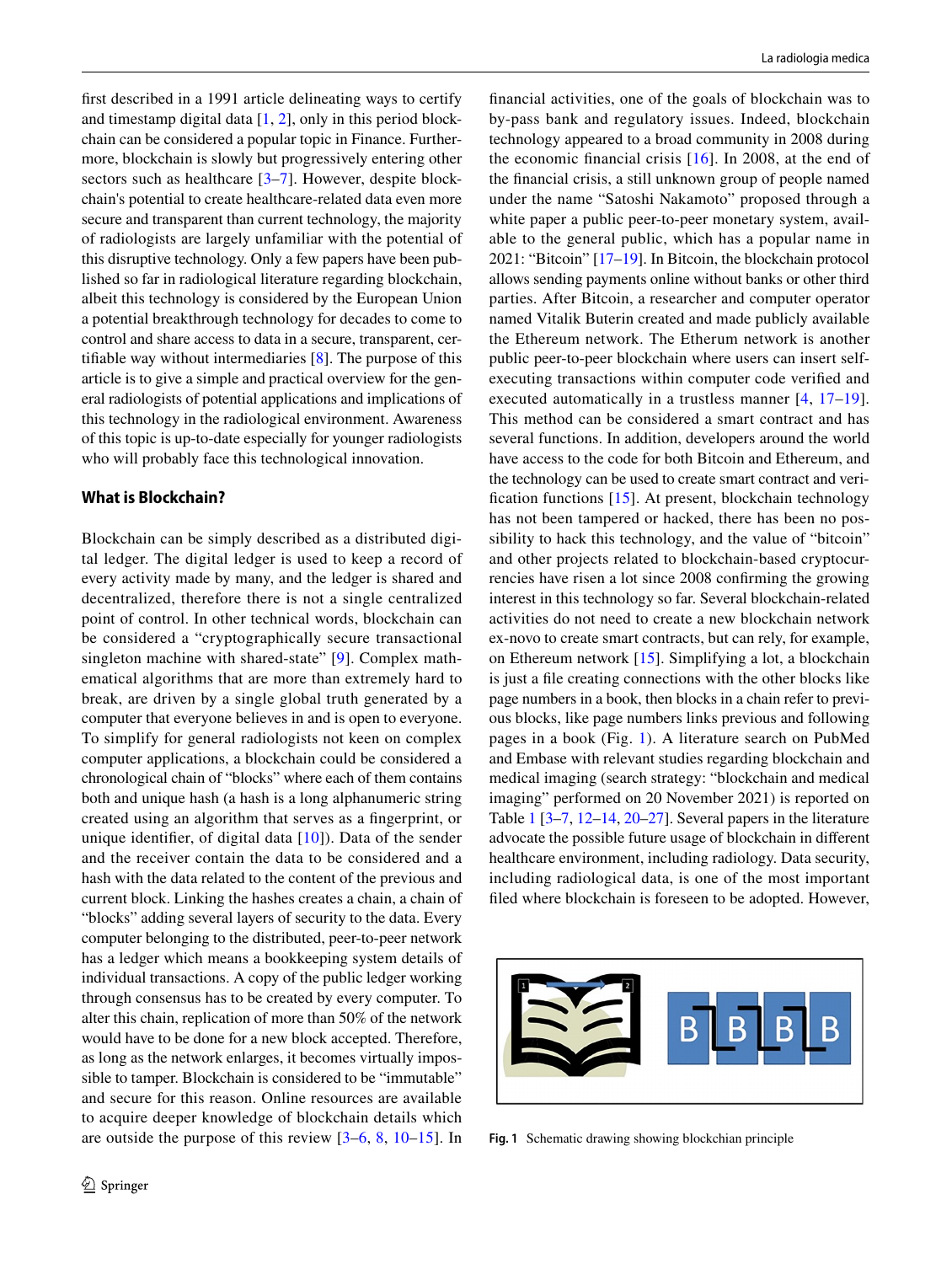| Author                                         | Type of Publication | Scientific Category               | Year of<br>Publication | Journal                    | Aim                                      |
|------------------------------------------------|---------------------|-----------------------------------|------------------------|----------------------------|------------------------------------------|
| McBee MP $[20]$                                | Review              | Radiology                         | 2020                   | J Digit Imaging            | Principles                               |
| Patel V $[22]$                                 | Review              | <b>Health Policy and Services</b> | 2019                   | <b>Health Informatics</b>  | Principles                               |
| European Society of<br>Radiology (ESR)<br>[28] | Review              | Radiology                         | 2021                   | Insights Imaging           | Basic technology<br>and terminol-<br>ogy |
| Pilozzi A [21]                                 | Review              | Neurology                         | 2020                   | Brain Sci                  | Data security                            |
| Glicksberg BS [14]                             | Original Research   | Internal Medicine                 | 2020                   | J Med Internet Res         | Data security                            |
| Abdullah S [12]                                | Review              | Radiology                         | 2020                   | <b>Acad Radiol</b>         | Basic                                    |
| Leeming $G$ [23]                               | Review              | Internal Medicine                 | 2019                   | Front Med (Lausanne)       | Data security                            |
| Kumar R $[27]$                                 | Original Research   | <b>Computer Science</b>           | 2020                   | Comput Med Imaging Graph   | Data security                            |
| Cunningham J $[26]$                            | Review              | <b>Health Policy and Services</b> | 2017                   | Stud Health Technol Inform | Data security                            |
| Sultana M [32]                                 | Original Research   | <b>Computer Science</b>           | 2020                   | BMC Med Inform Decis Mak   | Data security                            |
| Verde F $[24]$                                 | Review              | Radiology                         | 2019                   | Journal of digital imaging | <b>Basic Usage</b>                       |

<span id="page-2-0"></span>**Table 1** This table reports literature search on PubMed and Embase with all relevant studies regarding blockchain and medical imaging

Search strategy: "blockchain and medical imaging" performed on November 2021

at the present time, radiological literature and scientifc community is waiting for new original articles testing the potential applications of blockchain in a clinical environment. An increasing trend of papers published in medical literature is demonstrated by 3 papers in 2018 and 27 in 2021 (search strategy: blockchain and imaging). There is clearly a growing awareness and interest on this topic.

#### **Blockchain in radiology**

Radiologists are used to deal with technological challenges because, since the beginnings of its history, radiology has been the playfeld of technological development.

Young radiologists should be aware in the near future of the basic principles of blockchain, of the potential of this technology and its limitations. Radiologists do not need to know the deepest details of blockchain, but general awareness of blockchain potentiality is necessary especially with the rise of artifcial intelligence in radiology [[12](#page-6-4)[–14,](#page-6-5) [20,](#page-6-6) [24](#page-6-8), [25](#page-6-9), [28](#page-6-10)].

## **Potential applications of blockchain in radiological clinical practice**

There are several potential applications of blockchain in clinical practice:

– Patient digital record

Up-to-date radiological images are stored in hospitals or clouds using central databases where images are then, on-demand, transferred to physical media such as DVD or hard-disks for example. This standard process has several limitations such as obvious time constraints if there is an urgent need to have copies of centrally stored images and if there is the possibility of data damage and loss if the central storage site is corrupted-up and fails. In 2018, it has been developed a framework using blockchain technology to permit patients to allow electronic access to their medical imaging data preserving security [\[22\]](#page-6-11). The goal of blockchain usage was to set a series of predetermined endpoints to retrieve imaging studies and patient data ensuring that only authorized entities could have access only to the patient's desired data [[22](#page-6-11)]. In other word, patients can easily access their electronically stored health information and share part of it at their discretion without the need of a central authority (e.g., The hospital database) because the patient is a node of the chain (Fig. [2\)](#page-3-0).

This context permits protected and decentralized distribution and sharing of medical data. The patient, who is the owner of his data as guaranteed by law, practically own his images data and can choose how and when healthcare professionals can access these data. In the blockchain process, every single action related to image usage can be tracked as a list of users with record and immutable signs related to the permission to access each single study. Upto-date patients are used to signing an informed consent (on paper or paperless using electronic data sets) to allow usage of their radiological images, and this permission can be withdrawn at any moment, however, practically, it could be difficult to have timely access to these records.

Finally, using blockchain, it would be possible to have an immutable track record of radiation exposure related to every single procedure.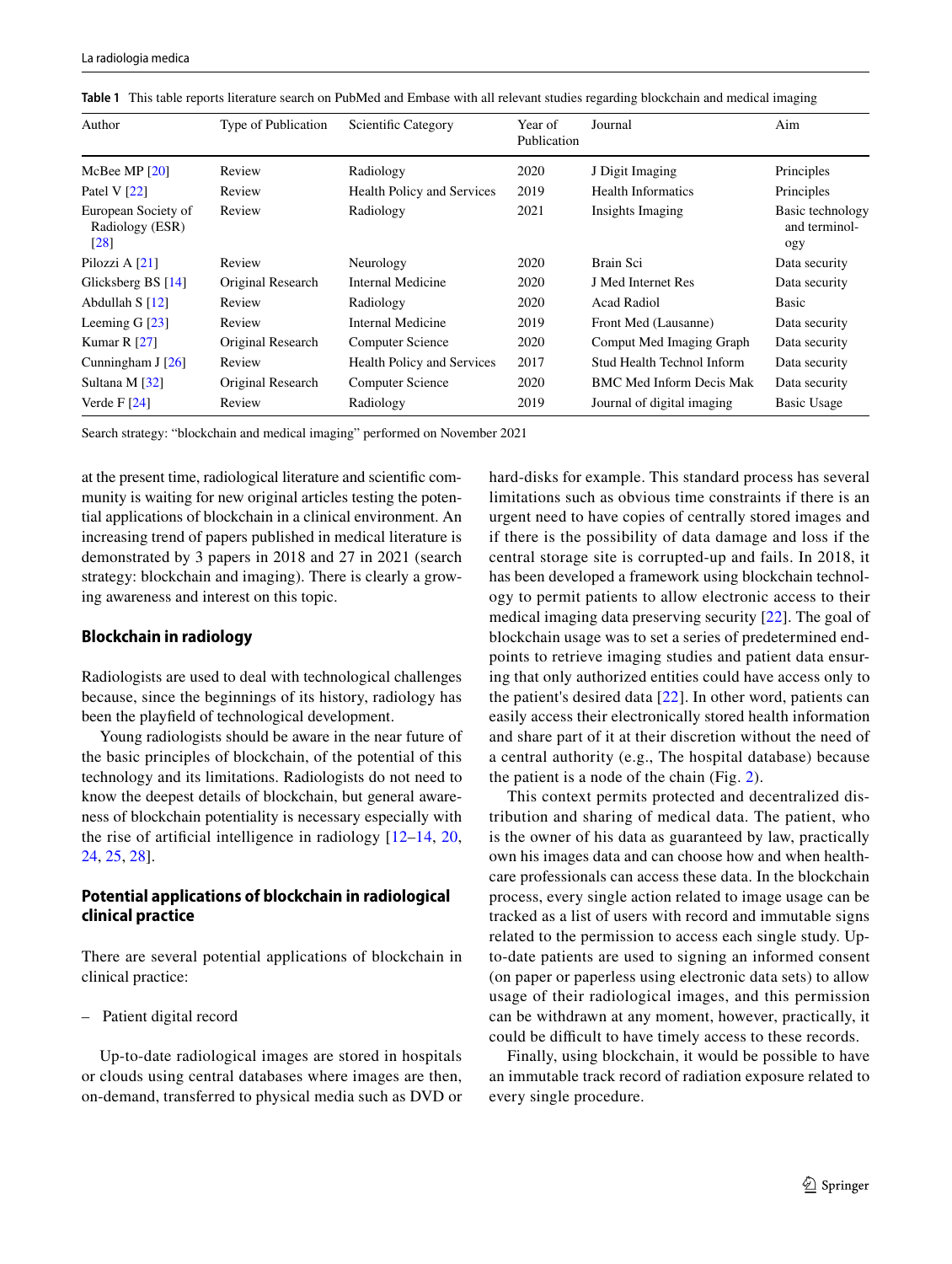<span id="page-3-0"></span>



#### – Radiological report

It is widely accepted that second-look evaluation of radiological images can strongly enhance Radiologist performance, especially in sub-specialized areas such as musculoskeletal, neuro and breast radiology [[29,](#page-6-16) [30\]](#page-6-17). In these cases, there is often a non-synchronous evaluation made by diferent specialists such as combination of nuclear medicine physicians/radiologist reporting on PET/MR or second reader of breast screening procedure and re-evaluation of complex imaging studies by sub-specialized radiologists. Blockchain is an opportunity to clearly separate and keep an immutable track record of every single input to the imaging study under investigation. In this way, the contribution of every professional is recorded and acknowledged, providing the extent of every single contribution and even the responsibility. In future, blockchain would help in diferentiating human (the radiologist), contribution to the diagnosis and the contribution of AI tools. The possibility to separate human from AI contribution could have practical implications for ethical and medico-legal issues [\[31](#page-6-18)].

Finally, digital data in PACS and RIS may require correction and modifcation due to several errors independent from the Radiologist actions such as anagraphical errors at the time of registration. These errors are often corrected after the fnal report signature and could pose medico-legal issues. The use of blockchain could be very useful to track these changes and to avoid any misinterpretation of data modifcations after electronic report signature. An example of a proposed platform that enhances the security of medical records and images transmission through a combination of blockchain and zero trust principles was proposed in 2020 by Sultana et al. [[32](#page-6-15)]. The authors found that blockchain technology ensured data integrity by recording every transaction with effective encryption preventing data vulnerabilities. Adopting this technology has several advantages, as discussed so far, however, several disadvantages have to be considered. One is the network speed due to the need to have peer-to-peer verifcation using a public blockchain with several nodes. The other disadvantage is the high energy usage for node performance. Finally, it is important to have a correct key management to avoid key loss which would be difficult to overcome.

## **Potential applications of blockchain in radiological research**

Several research activities can be enhanced by the application of blockchain. The following list describes the major applications of this technology in radiological research, but it is likely that in future a lot of new applications will be found.

- Data entry: patient data and privacy control
- Quantitative image analysis
- Reader verifcation: co-workers authentication
- Cybersecurity
- Radiomics and artifcial intelligence

Regarding patient data and privacy control, signifcant data related to the research project under investigation can be stored securely and with an immutable track-record guaranteed by blockchain technology. The patient can directly insert at his discretion only relevant information for the current research project, for example if the project is related to MRI or CT the patient can insert information regarding the presence of metallic hardware or allergy to iodinated contrast media. These data will be available to all institutions participating in the project without disclosing every data of an electronic health record that may contain a huge amount of data, the majority not relevant to the radiological research under investigation. Using blockchain patient data and privacy on the single research project will be transferred among researchers and institution safely without risking data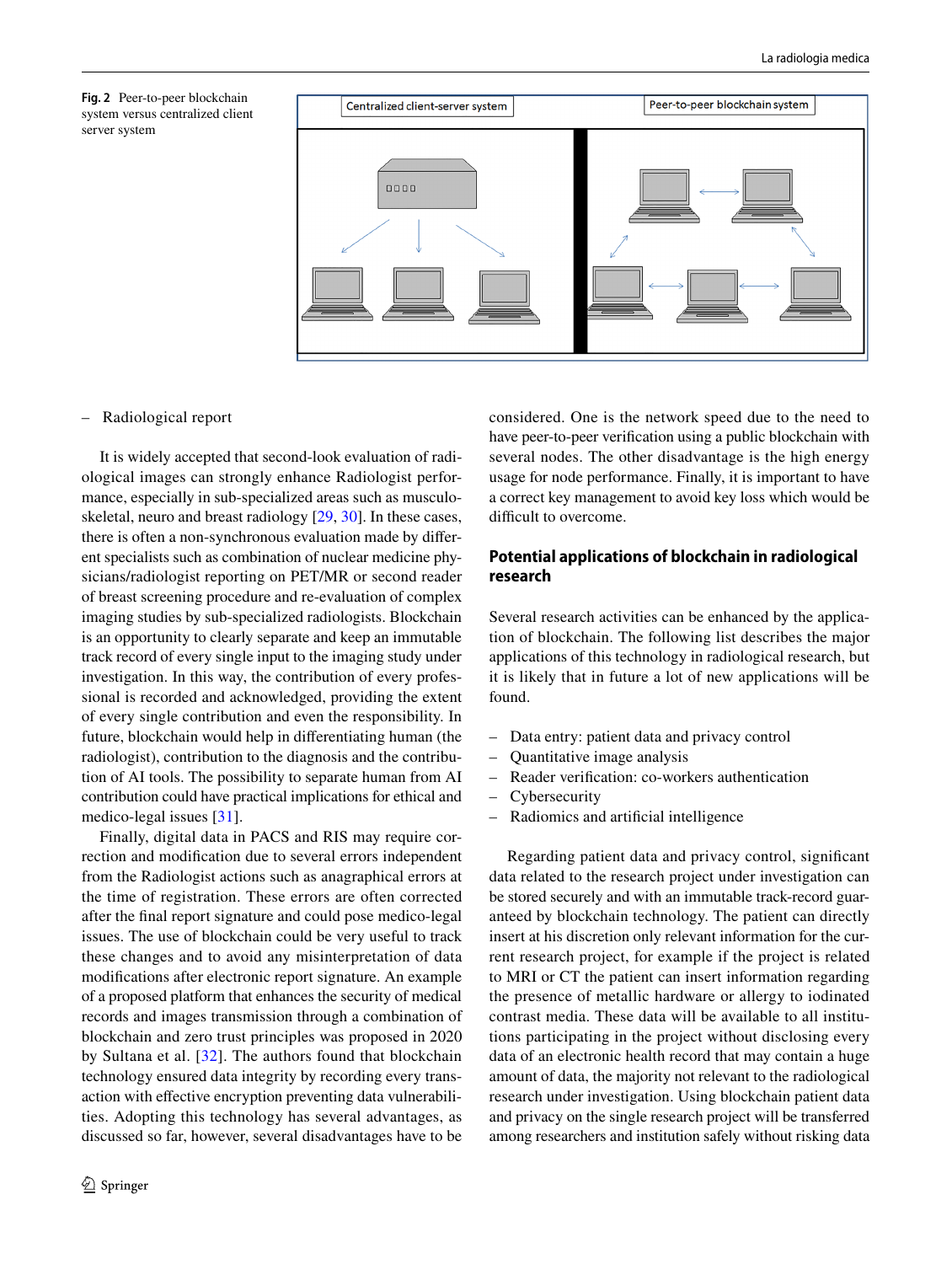leak and allowing the patient to withdraw consent or data at any time without the need to fll out new paper-based consent forms which are difficult to be stored and retrieved. In this case, maximum compliance with all regulatory issues is largely guaranteed sparing time and physical resources to store documents across institutions. Databases for research purposes built using blockchain will be diferent from those created traditionally: those differences can be found in Table [2](#page-4-0). The key-point is that using blockchain the process of database creation does not need trust because data entry and subsequent modifcation are decentralized, completely traceable and do not have the possibility to be deleted. In other words, a database built on a blockchain system contains a standard database with the addition of some software that adds new rows added and validated according to predefned rules and receives new rows to its peers across a network where all peers possess the same data simultaneously (Table [2\)](#page-4-0).

In quantitative data analysis, it is important to guarantee repeatability of research methods, which has been, and it is still a critical issue in radiomics and artifcial intelligence applications [[33](#page-6-19)[–36\]](#page-6-20). With blockchain, it would be possible to have a clear and immutable track record of every step to generate the data for AI algorithms. Indeed, by the majority of radiologists it is difficult or almost impossible to understand exactly how radiomics and AI data come from and how image selection and analysis have been done. In addition, data sharing of radiological research is still in its infancy and privacy, and regulatory issues are a huge obstacle to repeatability assessment of radiomics and AI-based radiological research. As a consequence, the process of clinical implementation of radiomics and AI application in clinical practice is slow. Since the frst defnition of radiomics in 2012 [\[37\]](#page-6-21), no clinical application of this technology is still available for wide usage in clinical practice. Blockchain applications have the possibility to exactly track every step of radiomics and AI workflow to ensure repeatability assessment of results with an obvious spare of time and money. In addition, the use of blockchain can be used to track the readers or investigators involved in research activity and to authenticate unequivocally co-workers avoiding or at least complicating and discouraging typical research misconduct such as ghost authorship for guest authorship

<span id="page-4-0"></span>**Table 2** Standard database vs. Blockchain-based database

| Asset               | <b>Standard Database</b> | Database<br>using Block-<br>chain |
|---------------------|--------------------------|-----------------------------------|
| Consistency of data | ンンノ                      | ンンノ                               |
| Security of Data    |                          | ンンノ                               |
| Integrity of Data   |                          | ノノノ                               |

[\[38](#page-6-22)[–40](#page-6-23)]. Furthermore, it would be possible to find records of every process of quantitative image evaluation such as ROI positioning, image selection, etc., to assess where and how a process of the research under investigation infuenced the fnal data. Blockchain is suitable for tracking annotations on medical images made by diferent readers and to approve the changes or the opinions only if consensus is reached over a determined cut-off and penalizing the weight of the opinions or judgment if consensus is weak. In this scenario, blockchain could be considered a kind of advanced Delphi process. Finally, no data manipulation would be possible because every process has a record in the ledger. Regarding cybersecurity, it is already history that radiological images could be altered by cyber-attacks. For example, adversarial attacks on medical imaging can fool AI systems determining the misclassifcation of images or even altering images if they are shared through the web [[41\]](#page-6-24). Indeed, if we only change a few pixels in a way that the radiological image looks the same to the radiologist's eye, the AI tools can fail. In this way, we will partially lose faith in new technological achievements. In this scenario, blockchain can enhance security; a kind of "radiological cybersecurity", in radiological images usage on-site and on teleradiology facilities by excluding or signaling that images have been altered by nonauthorized entities. Indeed, hackers could introduce noise or other modifcations to standard images, even not visible to humans, but able to infuence AI systems [[42](#page-6-25)]. Critical human, in this case radiological, supervision is necessary to check these processes and to really take advantage in the long term of technology.

In radiomics and AI which are promising technological achievements but not yet established in clinical practice, there is the well-known challenge of repeatability of results due to difficulties in sharing very large databases with clinical, radiological and radiomics data [\[33\]](#page-6-19). Blockchain could offer an opportunity to avoid manipulation of data by assuring and tracking every access and modifcation to the original database by personnel authorized or ever by patients who can easily and efficiently retract consent at any time.

An innovative research study investigating the implementation of various deep learning models over the blockchain to improve lung cancer detection was done by Kumar et al. [[27](#page-6-7)]. In addition, the authors proposed a unique method combining locally learned deep learning models over the blockchain to improve lung cancer evaluation [\[27](#page-6-7)].

#### **Difculties in practical blockchain application**

There are several difficulties in the application of blockchain in a healthcare environment. One of the frst is the limited experience of the fnal user in using and managing the key to access the nodes. Technological improvements will be likely to create user-friendly interfaces linked to electronic devices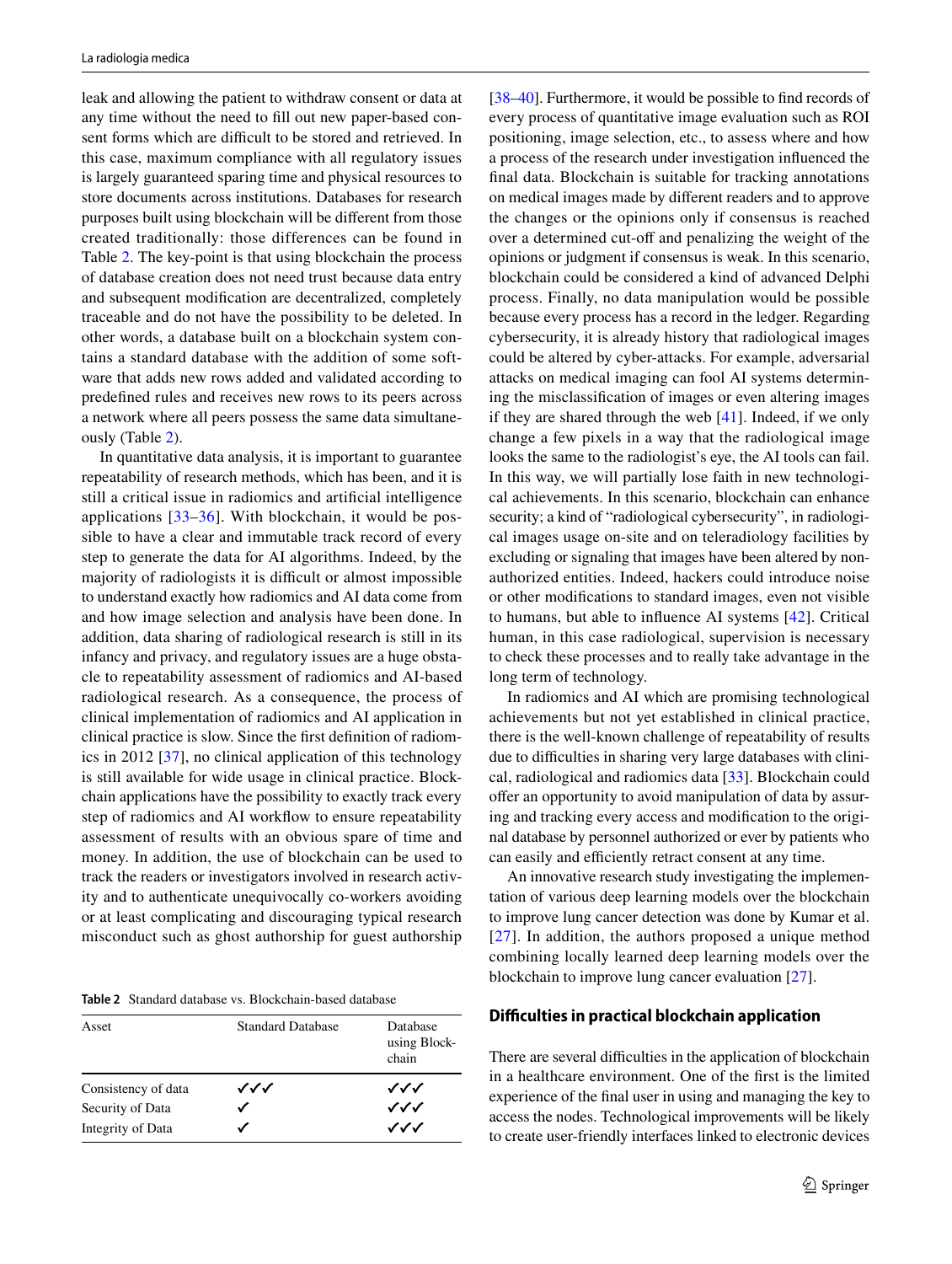such as smartphones linking biometrical recognition features with cryptographic actions needed to access the decentralized system as a node. In other words, if patients affected by several pathological conditions determine difficulties in storing and retrieving blockchain-related passwords; Governments and Central Institution should work to assure an efective way to take advantage of this technology. Another drawback is that decentralization is quite expensive and energy consuming: the more computers running a code, the more expensive the process. In healthcare, it would be cheaper to centrally store and compute a platform where patients and professionals could log in with their smart contracts after the counterparty signs off, to have both parties rely on the result. Of course, in this way the guarantees of decentralization are lost with the advantages of data quality using blockchain at a very lower price. Blockchain can be public or private. Public vs private blockchain. Intuitively, using a public blockchain anyone is free have the access, read and write access for anyone, the authority is decentralized, however the transition speed is slow, and the efficiency is low. Public blockchain is fully immutable. Conversely in a private blockchain, a single organization has access and authority on the network representing a partially decentralized system. A private blockchain as a fast transaction speed and a high efficiency and in is partially immutable because the operator can override, edit or delete the entries. These characteristics of public and private blockchain have to be considered when deciding to use public or private blockchain.

#### **Job opportunities in radiological departments**

Finally, thanks to the advent of radiomics and AI applications in radiology and the possibility in the near future to take advantage of blockchain, there could be the opportunity for Radiologists and Radiologic department to work with non-medical professionals dedicated to AI, blockchain and even cybersecurity. Radiology has always been at the edge of technological development, and blockchain offers an opportunity to further enhance the value of radiological data and professionalism in the upcoming AI era [\[35](#page-6-26), [43,](#page-6-27) [44\]](#page-6-28).

# **Conclusion**

Blockchain technology utilization in healthcare and in radiology is at its very early infancy. Only a few research applications have been tested, however, blockchain technology is widely known outside healthcare and widely adopted since 2009 at least. Given the implementations of new technology such as radiomics and artifcial intelligence, radiology is a potential ideal scenario to apply this technology. Blockchain could have the potential to increase Radiological data value in both clinical and research settings. Up-to-date experiences using blockchain in radiology are still limited, but further research is worthy of being explored. Radiologists should be aware of the emergence of this groundbreaking technology and follow its next developments.

**Funding** The authors have not disclosed any funding.

## **Declarations**

**Conflict of interest** The authors have not disclosed any competing interests.

**Ethical standards** This article does not contain any studies with human participants or animals performed by any of the authors.

**Open Access** This article is licensed under a Creative Commons Attribution 4.0 International License, which permits use, sharing, adaptation, distribution and reproduction in any medium or format, as long as you give appropriate credit to the original author(s) and the source, provide a link to the Creative Commons licence, and indicate if changes were made. The images or other third party material in this article are included in the article's Creative Commons licence, unless indicated otherwise in a credit line to the material. If material is not included in the article's Creative Commons licence and your intended use is not permitted by statutory regulation or exceeds the permitted use, you will need to obtain permission directly from the copyright holder. To view a copy of this licence, visit<http://creativecommons.org/licenses/by/4.0/>.

## **References**

- <span id="page-5-0"></span>1. Haber S, Stornetta WS (1991) How to time-stamp a digital document. J Cryptol 3(2):99–111.<https://doi.org/10.1007/BF00196791>
- <span id="page-5-1"></span>2. Nakamoto S. Bitcoin: A Peer-to-Peer Electronic Cash System. <https://bitcoin.org/it/documento-bitcoin>.
- <span id="page-5-2"></span>3. Abu-Elezz I, Hassan A, Nazeemudeen A, Househ M, Abd-Alrazaq A (2020) The benefts and threats of blockchain technology in healthcare: A scoping review. Int J Med Inform 142:104246. <https://doi.org/10.1016/j.ijmedinf.2020.104246>
- <span id="page-5-8"></span>4. Agbo CC, Mahmoud QH, Eklund JM (2019) Blockchain technology in healthcare: a systematic review. Healthcare (Basel, Switzerland). <https://doi.org/10.3390/healthcare7020056>
- 5. Chen HS, Jarrell JT, Carpenter KA, Cohen DS, Huang X (2019) Blockchain in healthcare: a patient-centered model. Biomedi J Sci Tech Res 20(3):15017–15022
- <span id="page-5-7"></span>6. Hasselgren A, Kralevska K, Gligoroski D, Pedersen SA, Faxvaag A (2020) Blockchain in healthcare and health sciences-A scoping review. Int J Med Inform 134:104040. [https://doi.org/10.1016/j.](https://doi.org/10.1016/j.ijmedinf.2019.104040) [ijmedinf.2019.104040](https://doi.org/10.1016/j.ijmedinf.2019.104040)
- <span id="page-5-3"></span>7. Yoon HJ (2019) Blockchain Technology and Healthcare. Healthc Inform Res 25(2):59–60.<https://doi.org/10.4258/hir.2019.25.2.59>
- <span id="page-5-4"></span>8. 2021 heeed-s-mene-b-s-bAJ: Accessed
- <span id="page-5-5"></span>9. Kasireddy PHdEw, anyway? [https://medium.com/@preethikas](https://medium.com/@preethikasireddy/howdoes-ethereum-work-anyway-22d1df506369) [ireddy/howdoes-ethereum-work-anyway-22d1df506369](https://medium.com/@preethikasireddy/howdoes-ethereum-work-anyway-22d1df506369): Accessed
- <span id="page-5-6"></span>10. MIT. MIT Technology Review 2021([https://www.technology](https://www.technologyreview.com/) [review.com/\)](https://www.technologyreview.com/)
- 11. Weiss S, Korthaus A, Baumann N, Yamamura J, Spiro AS, Lübke AM et al (2021) Musculoskeletal soft-tissue sarcoma: quality assessment of initial MRI reports shows frequent deviation from